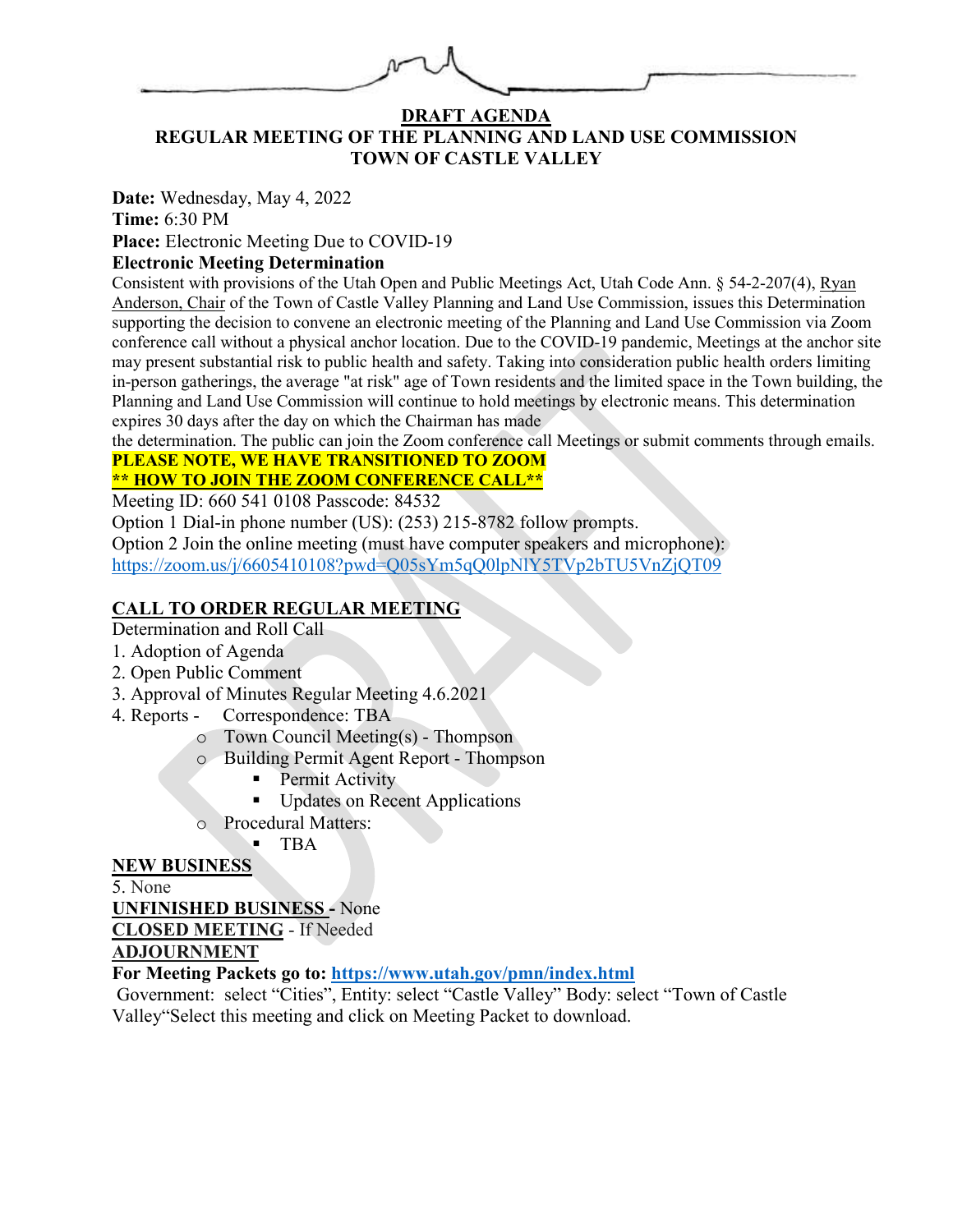

#### **DRAFT MINUTES REGULAR MEETING OF THE PLANNING AND LAND USE COMMISSION TOWN OF CASTLE VALLEY**

Date: Wednesday, April 6, 2022<sup>[17]</sup> **Time:** 6:30 PM **Place:** Electronic Meeting Due to COVID-19 **Electronic Meeting Determination**

Consistent with provisions of the Utah Open and Public Meetings Act, Utah Code Ann. § 54-2- 207(4), Ryan Anderson, Chairman of the Town of Castle Valley Planning and Land Use Commission issues this Determination supporting the decision to convene an electronic meeting of the Planning and Land Use Commission via Conference Call without a physical anchor location. Due to the COVID-19 pandemic Meetings at the anchor site may present substantial risk to public health and safety. Taking into consideration public health orders limiting in-person gatherings, the average "at risk" age of Town residents and the limited space in the Town building, the Planning and Land Use Commission will continue to hold meetings by electronic means. This determination expires 30 days after the day on which the Chairman has made the determination. The public can join the Conference Call Meetings or submit comments through emails.

Commission Members Present: Ryan Anderson, Julie Baird, Colleen Thompson, Marie Hawkins Absent: Jeff Whitney Others Present: Russ Cooper, George Holling, Norm & Peggy Llewellyn, Jasmine Duncan, Jocelyn Buck Clerk: Jessica Maw

#### **CALL TO ORDER REGULAR MEETING** -

Chairman Ryan Anderson called to order the Regular Meeting at 6:31 PM. 1. Adoption of Agenda: Thompson moves to adopt agenda. Baird seconds. Motion passes unanimously.

2. Open Public Comment: None

3. Approval of Minutes Regular Meeting 12.1.2021: Thompson indicates "role" should be "roll," first item under New Business should be #5 (missing number), and under agenda item 6, "Thompson motions to open discussion" should say "Thompson moves to open discussion." Baird moves to approve the minutes with the suggested edits, Thompson seconds. Motion passes unanimously.

#### 4. Reports:

- o Correspondence: None
- o Town Council Meeting(s) given by Thompson and included in meeting packet
- o Building Permit Agent Report given by Thompson and included in meeting packet
	- $\blacksquare$  Updates on Recent Applications given by Thompson and included in meeting packet
- o Procedural Matters:
	- **TWO Acknowledgements**" updated to reflect changes to ordinance language after IADU language was added. PLUC reviews changes, but updates are handled administratively.